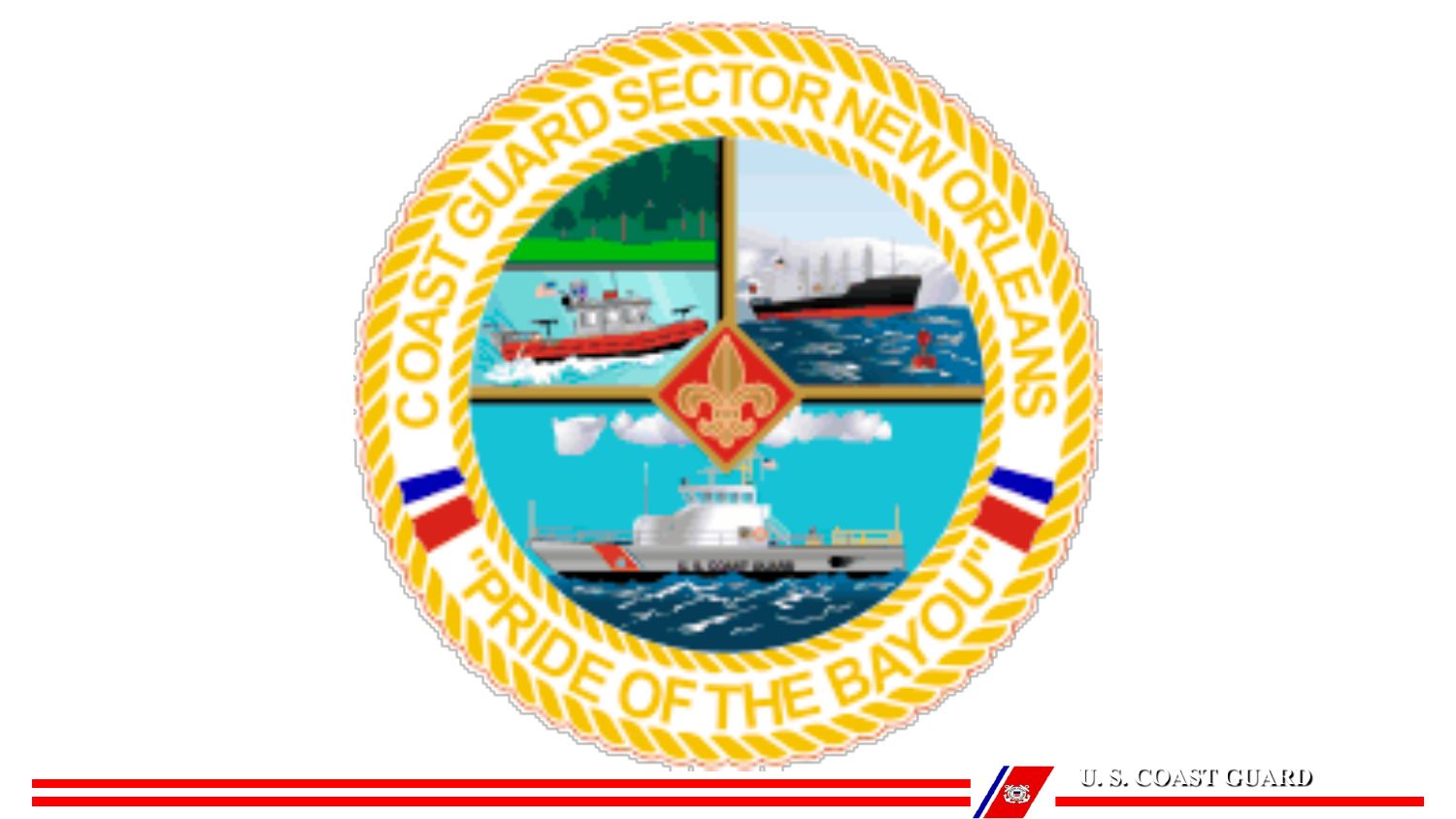# Port Conditions & Preparedness

- Pre-Storm (120-96 Hrs to Southwest Pass)
- Port Conditions
	- ⁃ **Whiskey** (72 hrs to Southwest Pass)
	- ⁃ **X-Ray** (48 Hrs to Southwest Pass)
	- ⁃ **Yankee** (24 Hrs to Southwest Pass)
	- ⁃ **Zulu** (12 Hrs to Southwest Pass)
- Port Coordination Team Communication
- Remaining in Port/Storm Prep Checklists
- MM 73 Memorandum of Agreement (barge fleet) guidance)

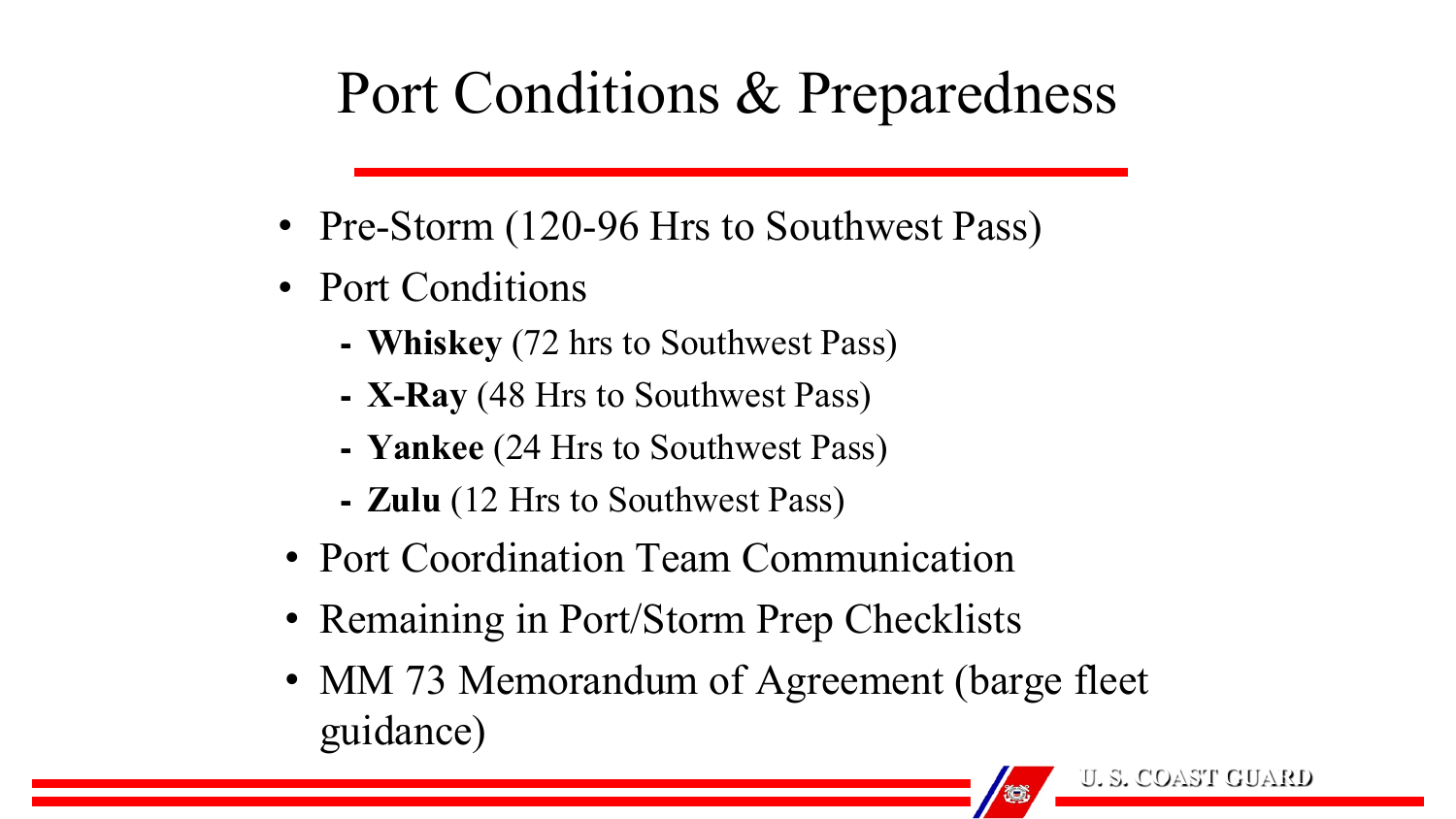# RNA 33 CFR 165.838

- Harbor Patrols (PATs)
	- Interagency Joint Patrol Conducted Monthly
	- During Port Condition Changes
- RNA Enforcement/Evacuation
	- 24 Hrs Before Predicted Closure of IHNC Lake Borgne Surge Barrier or West Closure Complex
- Annual Hurricane Operations Plan
	- Enclosure (6) MHCPP

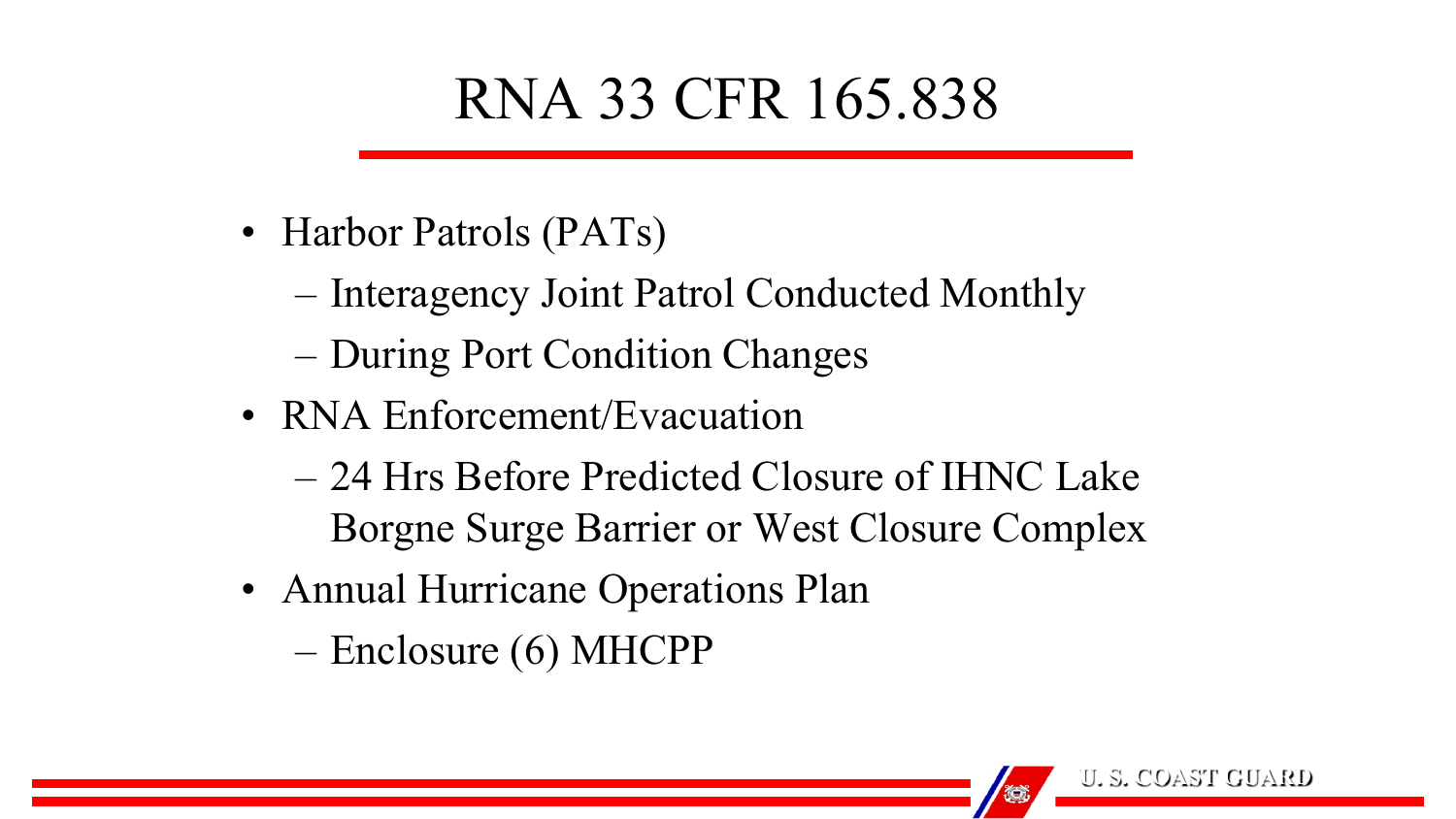## RNA West



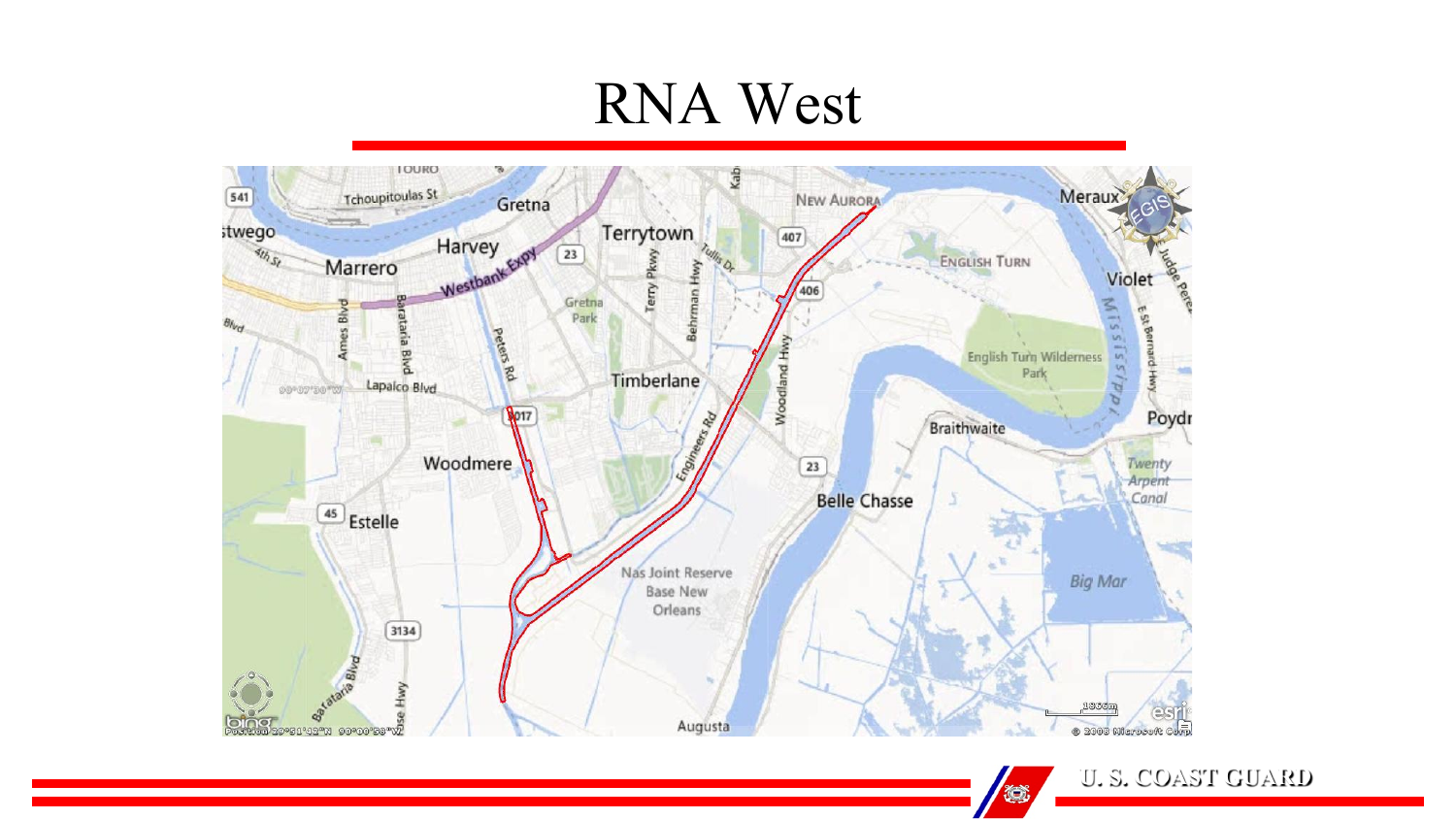#### RNA East



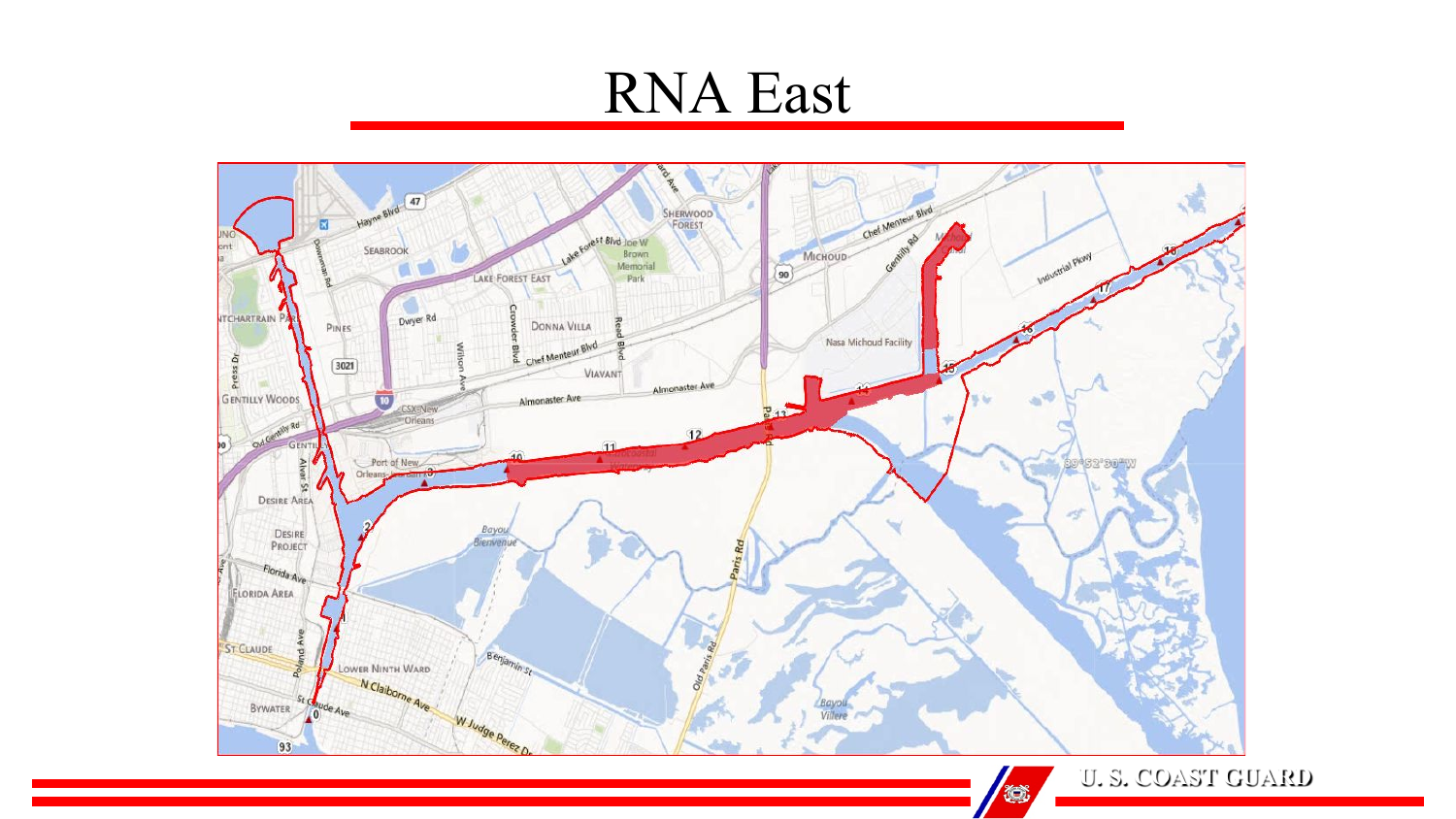#### Post Storm Process

- Coast Guard Port Assessment
	- PCT's and Patrols (vessel, aerial, ground)
- Restoration
	- Prioritize available assets to restore MTS
	- ATON will be restored based on Critical Aid List
	- Channels opened
	- Enclosure (8) of MHCPP
		- Priority to Clear Loaded Vessels Out
		- Get Vessels at Anchorage to Dock
		- Vessel Priority List For Inbound Ships

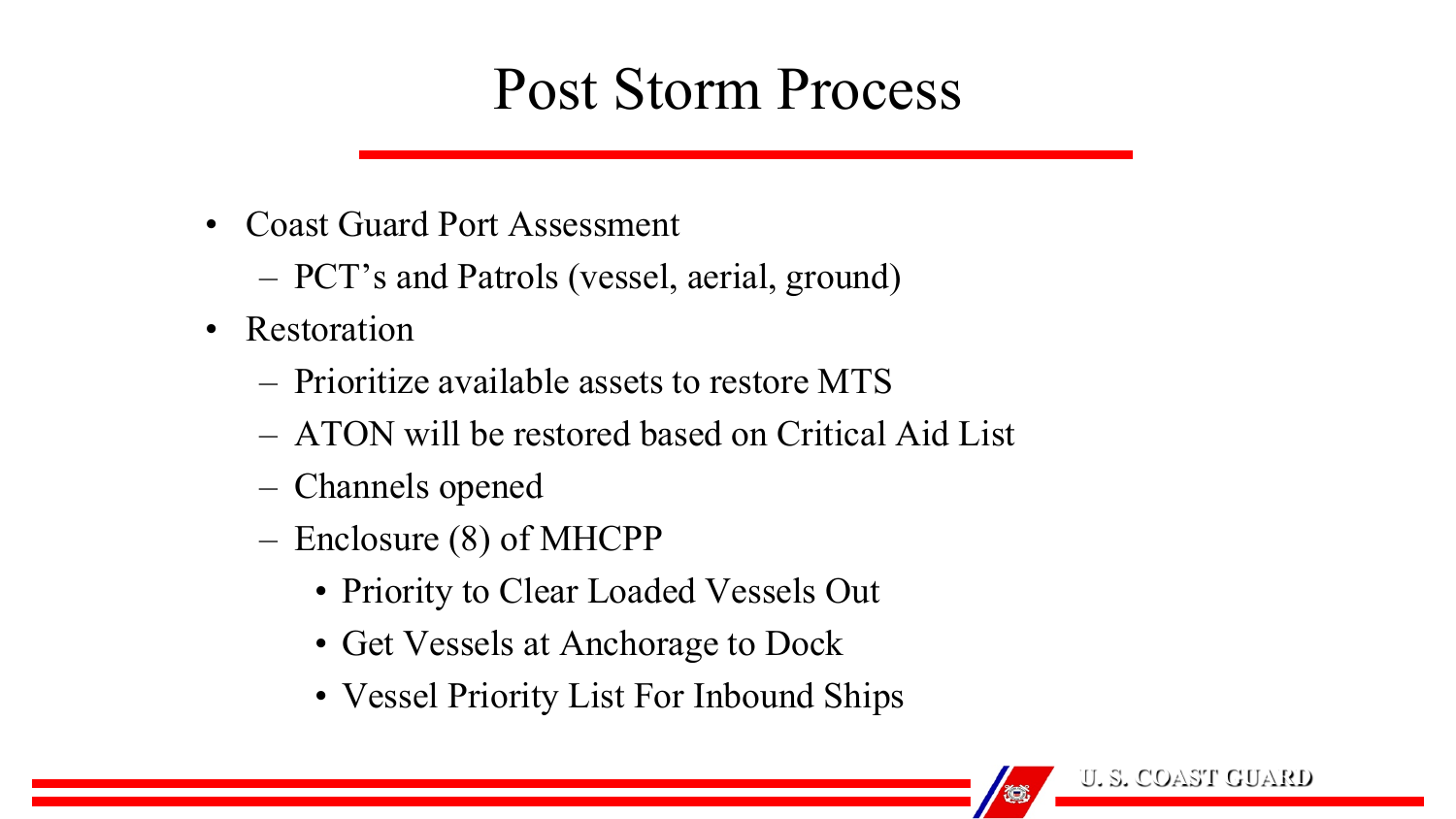### NOLA Challenges



• Hurricane prep/response in COVID-19 environment

• Port conditions spanning the entire Area of Responsibility